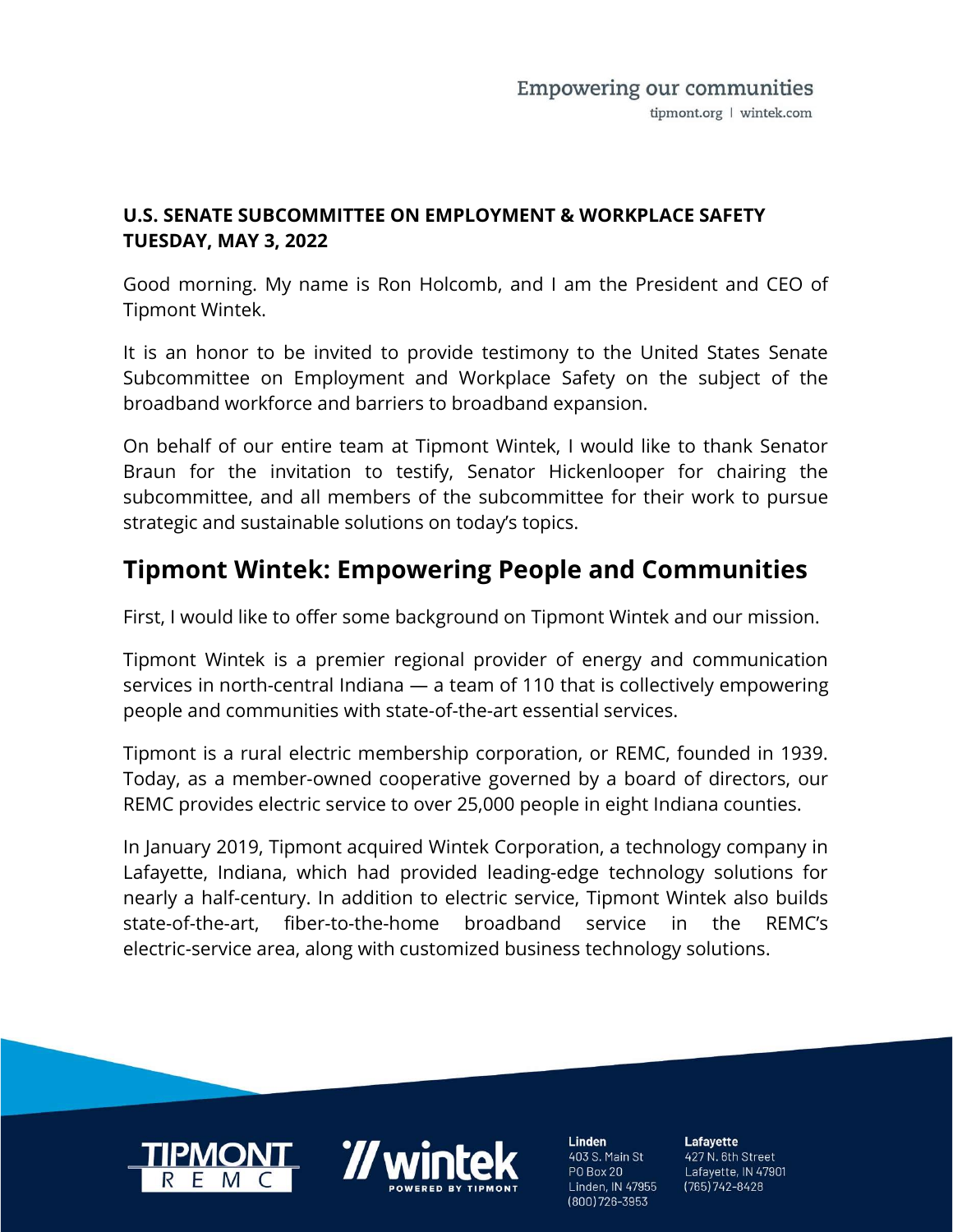#### Workforce Development = Broadband Development

I have been asked here today to discuss workforce development and broadband development. In America today, these are indivisible notions.

If a community wants to attract top talent, it must provide broadband access that is uncomplicated and uncompromised. This expectation is especially true for young workers.

Just ask my kids, who are in their late 20s, what they would do if asked to choose between excellent broadband and heat in their homes. They would take the internet and put on a coat.

If a community lacks fast, reliable and affordable broadband, people will simply choose to live elsewhere. This has been a problem for years in our largely rural service area and in much of rural America.

#### The Real Definition of Broadband

The problem begins with an inadequate definition of broadband.

In rural America, "broadband" means whatever technology a carrier can deliver. Satellite internet is called broadband. DSL is called broadband. Constrained wireless technology? That is called broadband, too.

What these definitions are missing is whether the service adequately meets a customer's need.

If a doctor needs to read radiological studies from their home in real time, that is broadband. If an entrepreneur needs basement servers for a startup, that is broadband. If a family of four needs to be online all at once, that is broadband.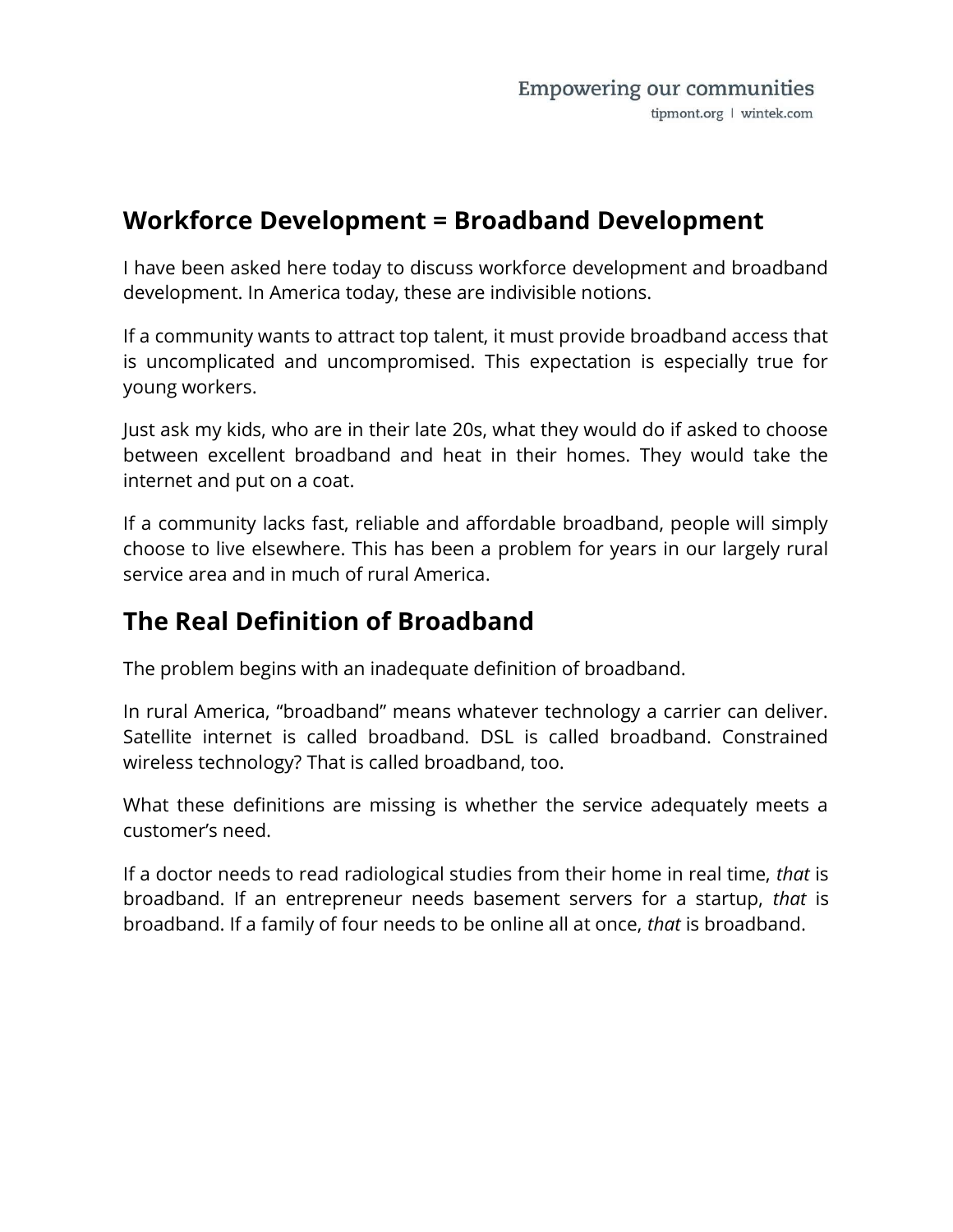At Tipmont Wintek, we define broadband as whatever our customers need to pursue their goals.

That level of broadband was not available to them, for reasons I will discuss in a bit, and that is why we made the choice to build a superior broadband option for our service area.

### Broadband Workforces Face Unique Challenges

To accomplish our mission, Tipmont Wintek has built a broadband workforce encompassing everyone from high-school graduates to engineers who have master's degrees.

As we built this team, we found a unique catch-22: Inferior broadband in our communities can make it hard to entice the technical professionals and tradespeople we need to build something better.

This is why we must find people inspired to improve the quality of life in the very communities they call home. We are among many businesses today that face challenges in finding these people.

## Building and Nurturing a Broadband Workforce

It can be difficult to get any person to apply let alone the right one.

For example: Tipmont Wintek recently opened a position on our construction crew. The requirements were a high-school diploma or equivalent GED, along with a valid driver's license. We spoke with eight candidates on the phone and invited them all for in-person interviews. Only two showed up. Of the other six, one pursued a different opportunity and five never returned our calls about scheduling a follow-up.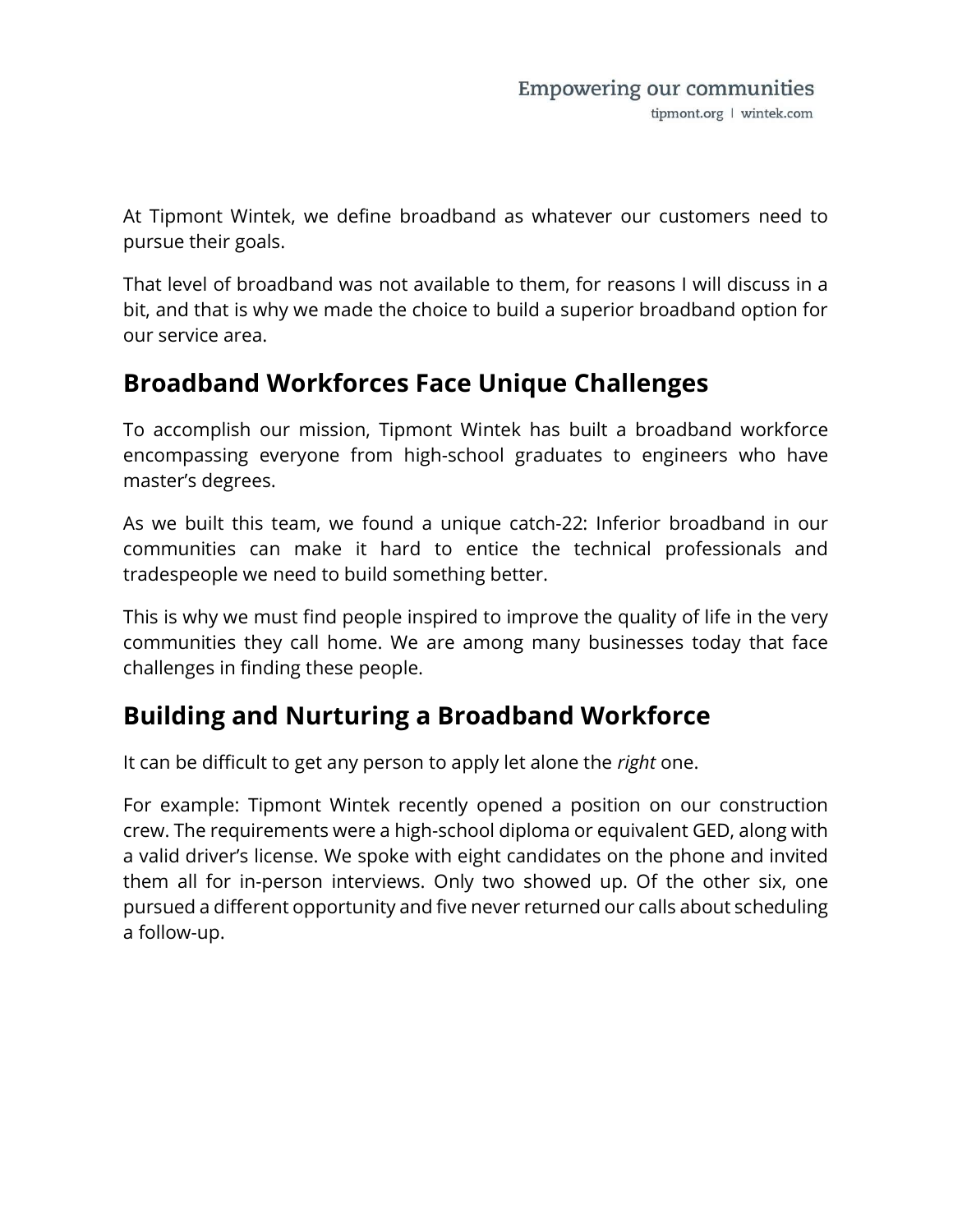As a not-for-profit, we also struggle to compete with wages offered by for-profit companies and contractors, particularly in areas of skilled-trade labor. Escalating wages is a case of supply-and-demand imbalance for these skills in the market, which I do not believe will correct anytime soon.

Despite these challenges, Tipmont Wintek has thrived by reframing its approach to talent acquisition. Rather than pursue a "perfect" employee, we prioritize the development of the right people and their potential.

At Tipmont Wintek, we seek proactive problem-solvers with insatiable curiosity the kind who crave continuous education and diversified responsibilities.

One such person is Peter Burr. A U.S. Army veteran, Peter joined us in 2021 as a Construction Specialist. His work involves outdoor engineering to run fiber along customers' properties to their homes.

Peter had no experience with fiber-optic engineering but excelled at project management. We leveraged that skill and gave Peter plenty of field time with established fiber engineers. He has since taken on responsibility for electrical engineering tasks as well as our co-op's electric solar initiatives. These were new to Peter, too, but we equipped him with classes and external resources that set him up for success.

In Peter's own words: "It has been encouraging to see how Tipmont Wintek develops people within their own organization. I am helping meet the company's long-term goals while directly benefiting from their trust in me to learn and acquire new skill sets."

We also reassessed the education levels of applicants relative to their promise and potential fit with the company.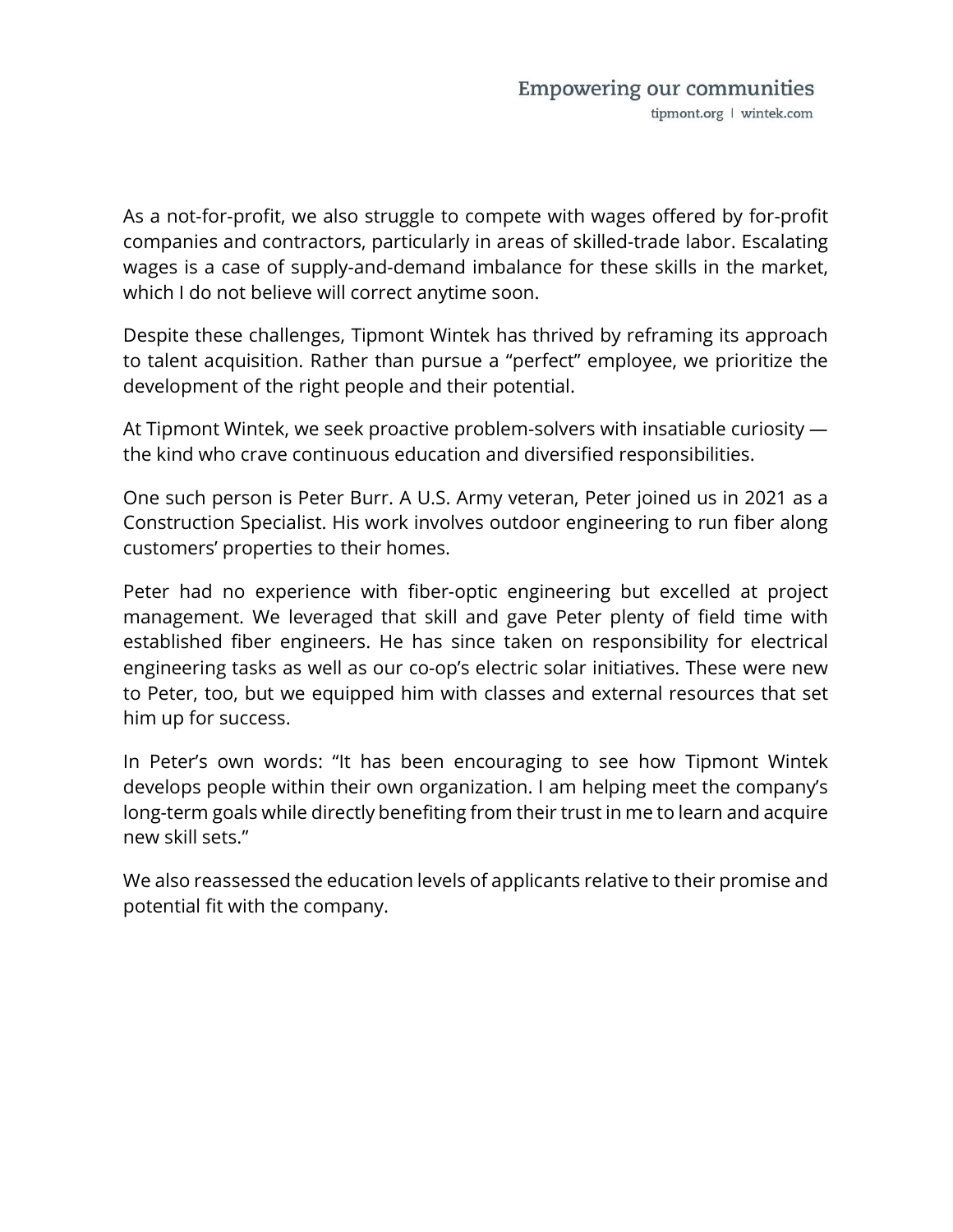In the past, many Tipmont Wintek broadband positions required a specialized, four-year engineering degree. To retain essential expertise, some still do. But for more entry-level positions, we now consider candidates with two-year degrees in computer-related fields and an eagerness to jump in and learn.

Our local Network Operations Center has become a proving ground through which to develop and diversify the skills and experiences of our broadband workforce. We give our team members meaningful projects in customer service, cybersecurity, system analysis, network engineering, computer programming, and more. It challenges, engages and motivates them while building a clear, comprehensive picture of our broadband mission.

As broadband needs evolve, so will the need to expand activities that develop a strong, engaged broadband workforce. One potential solution may be a statefacilitated broadband apprenticeship program like the Rural Electric Apprenticeship Program (REAP) facilitated by Indiana Electric Cooperatives (IEC). REAP is a four-year program requiring 612 hours of comprehensive classroom instruction and at least 8,000 hours of on-the-job training. REAP has certainly benefited our co-op, and IEC has discussed a broadband equivalent.

Dustin Manns, one of our electric linemen, says his REAP experience provided him "an opportunity to create professional value and become a better person."

What Dustin says is a crucial notion at the front of our minds as we develop people: We can build all the skills we want, but it will mean nothing if the process does not reflect both a person's career goals and Tipmont Wintek's values of innovation, public service heart, impact, respect and passion.

Of course, finding the right people is half the battle. We must retain them with genuine professional fulfillment. There are many elements to this, but fueling their drive to learn more is chief among them.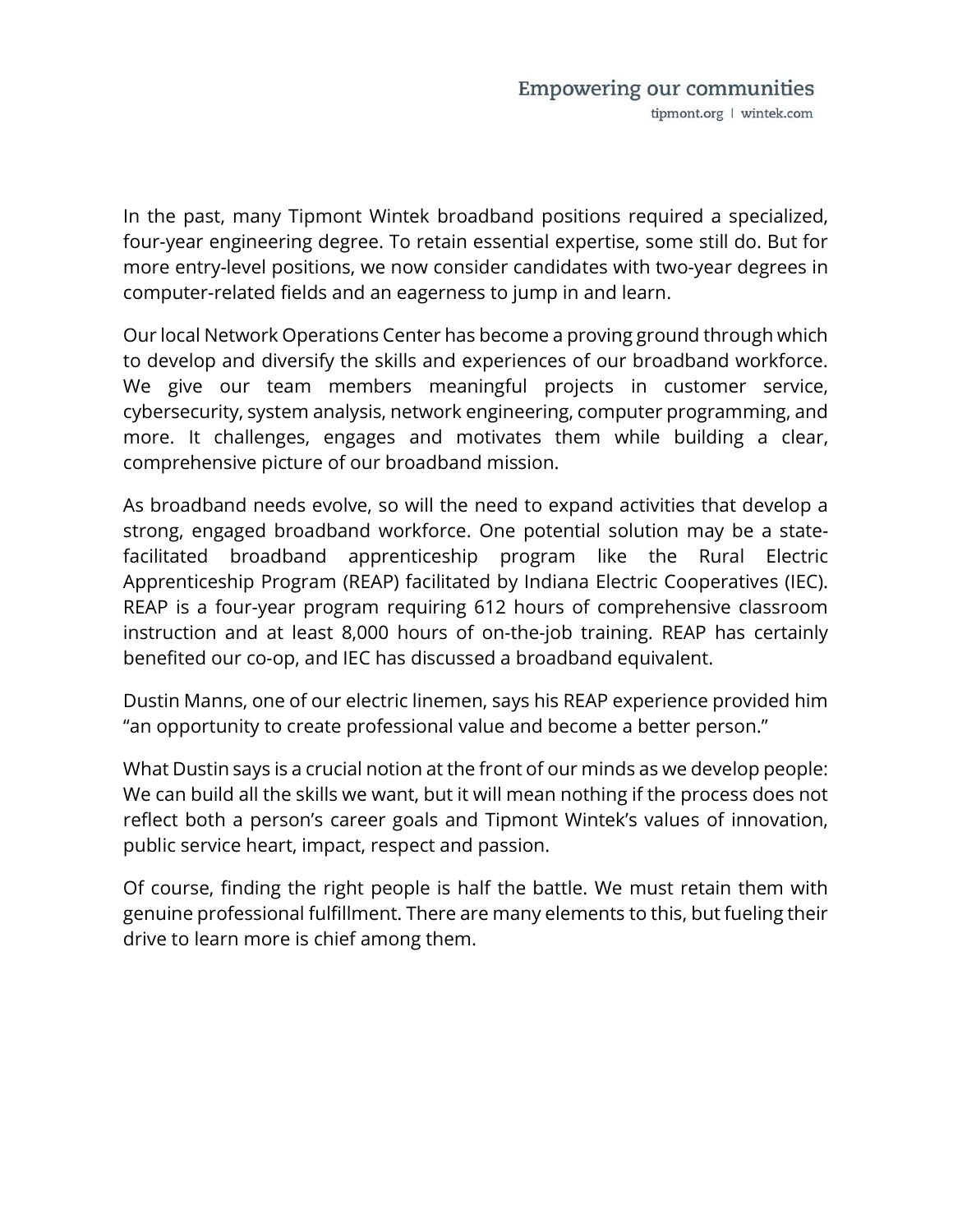That is why Tipmont Wintek prioritizes continuing education and training. That is why we send our broadband team to Cisco to earn the latest top-tier certification on complex network equipment. Helping our IT professionals keep pace with everchanging technology is especially critical.

Building a broadband workforce has not been without growing pains or a bit of trial and error. But Tipmont Wintek has found a formula that works for our employees and, most of all, for our customers.

### Developing Generational Broadband Talent

We also have started building tomorrow's team today.

Generation Z is transforming today's workforce. They want to make the world better, and their values inform their decisions. Deloitte's Global 2021 Millennial and Generation Z Survey showed that, in the last two years, 49% of those in Generation Z made choices about their work, and their employer, based on alignment with their personal values.

It is our obligation to channel this passion and purpose into fulfilling careers. To that end, Tipmont Wintek has developed numerous broadband career outreach programs that reach a wide continuum of ages.

# Sparking Interest at Early Ages

Tipmont Wintek sponsors and participates in both the Next Generation Workforce Expo and the Construction Career & Education (C2E) Expo, which serve eighth graders through 12<sup>th</sup> graders.

Facilitated by Greater Lafayette Commerce, the Next Generation Workforce Expo features experiential activities that address facets of the manufacturing industry.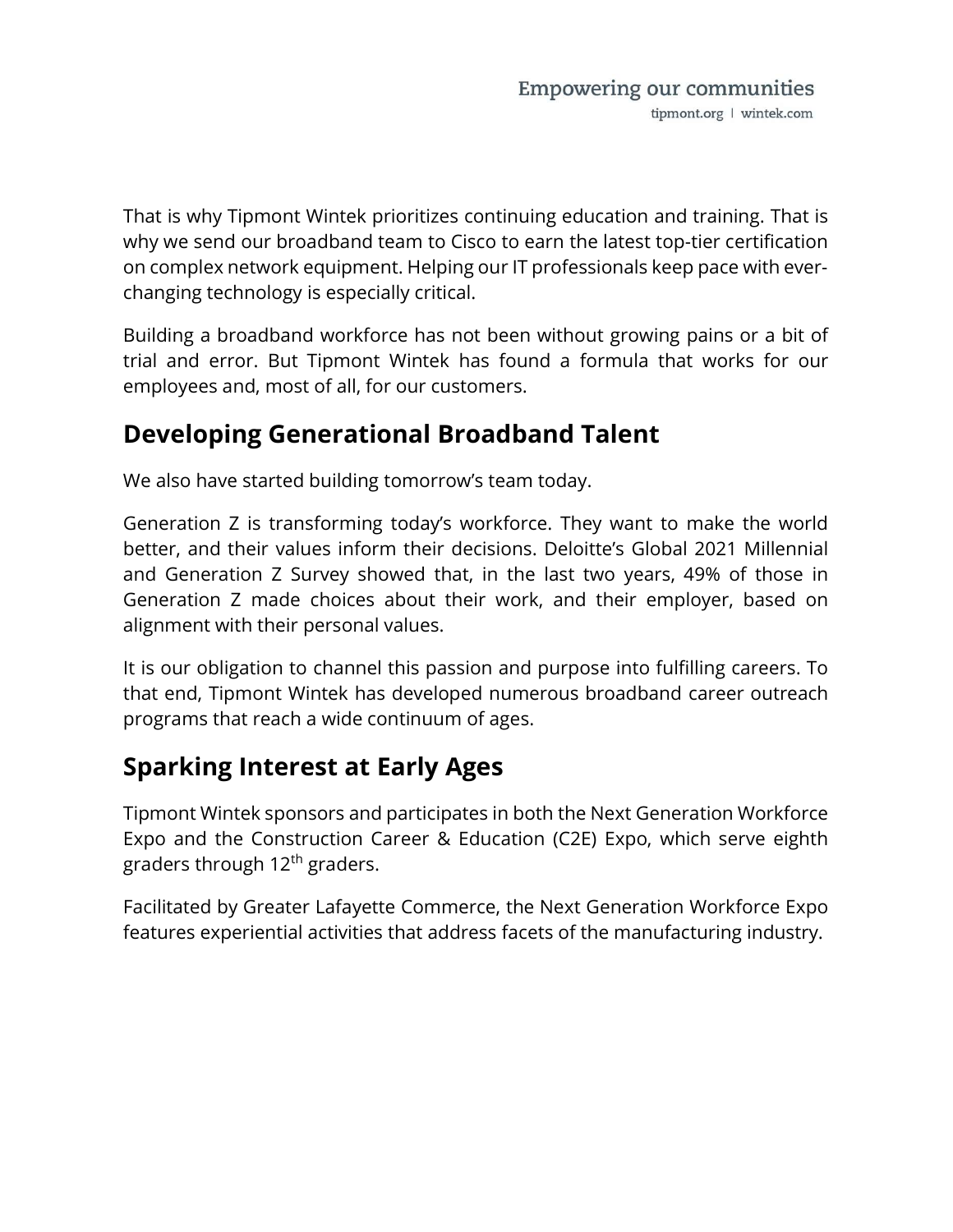Tipmont Wintek's role is to discuss broadband and energy careers as they relate to manufacturing, the importance of broadband access for manufacturers, and the manufacturing industry's essential need for cybersecurity.

At the C2E Expo, which focuses on construction infrastructure, Tipmont Wintek initiates spirited, influential conversations with young people about everything from fiber broadband and electric engineering to careers for those overseeing the fiber installation process.

These expos engage those who may not plan to attend college after high school but want to flourish in meaningful technical careers.

## Hands-On Pathways to Broadband IT Careers

Tipmont Wintek is also collaborating with Faith Christian Schools in Lafayette, Indiana, to develop a pathway program in Career Technical Education, or CTE, which will be open to 600-plus students from an eight-county area.

This hands-on, comprehensive CTE curriculum will start in the 2022-23 school year and inspire students to consider a career path in energy or broadband IT.

It will begin with an overview of basics about the energy and broadband fiber services Tipmont Wintek provides. Our professionals will visit classrooms to discuss their experiences with students — helping them envision careers and hear first-hand from those who have thrived. Students can job-shadow our electric engineers, broadband fiber engineers, and others. They will also tour our state-ofthe-art data center, which provides technology solutions for hundreds of businesses in Indiana and beyond.

This is a pilot program, but we are confident that we will be able to expand this experience to additional schools in our service area, as well as the Greater Lafayette Career Academy.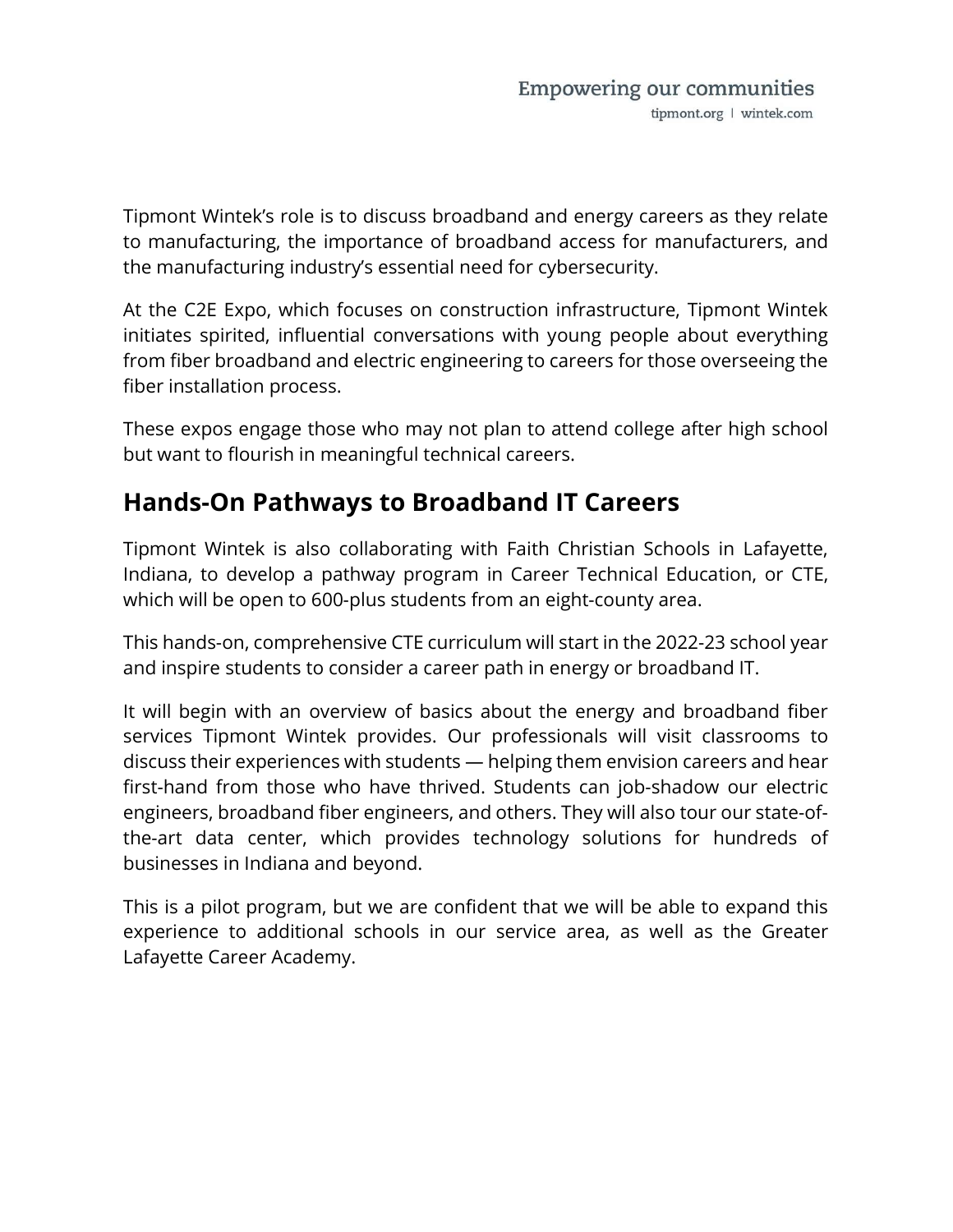### Complementing Career Interest with Civic Awareness

As great as it might be for us, we realize not everyone wants to pursue careers in broadband or energy. By participating in a local Junior Achievement Finance Park, Tipmont Wintek emphasizes the broader civic importance of affordable, reliable and equitable broadband.

At the Finance Park, seventh and eighth graders perform interactive budgeting exercises. We did such things, too, when we were younger. If you had internet in these exercises, it was likely under "leisure" or "entertainment." Today, broadband access is no less essential than electricity. Our participation in the Finance Park helps young people understand: Equitable broadband access is a lifelong engine that moves everyone down a positive path.

# A Pipeline of Phenomenal Talent

We also foster productive partnerships that have brought tremendous talent to our doorstep.

Ivy Tech Community College is a statewide system in Indiana with a large campus in our service area. Tipmont Wintek's broadband leadership team provides Ivy Tech instructors in the School of Information Technology with practical feedback in the IT field that informs their curriculum.

In return, we gain access to a pool of bright, motivated students whose talent we can develop. Several students through this pipeline have become assets on our broadband team. Among them: David Flint, a U.S. Army veteran who joined us as he pursued his associate degree in Network Infrastructure and is now a Network Engineer; Mallory Herbert, who applies network engineering expertise toward consulting solutions for our business internet customers; and Dylan Popp, who started with us as a Network Technician and, in January, advanced to our team of Network Engineers.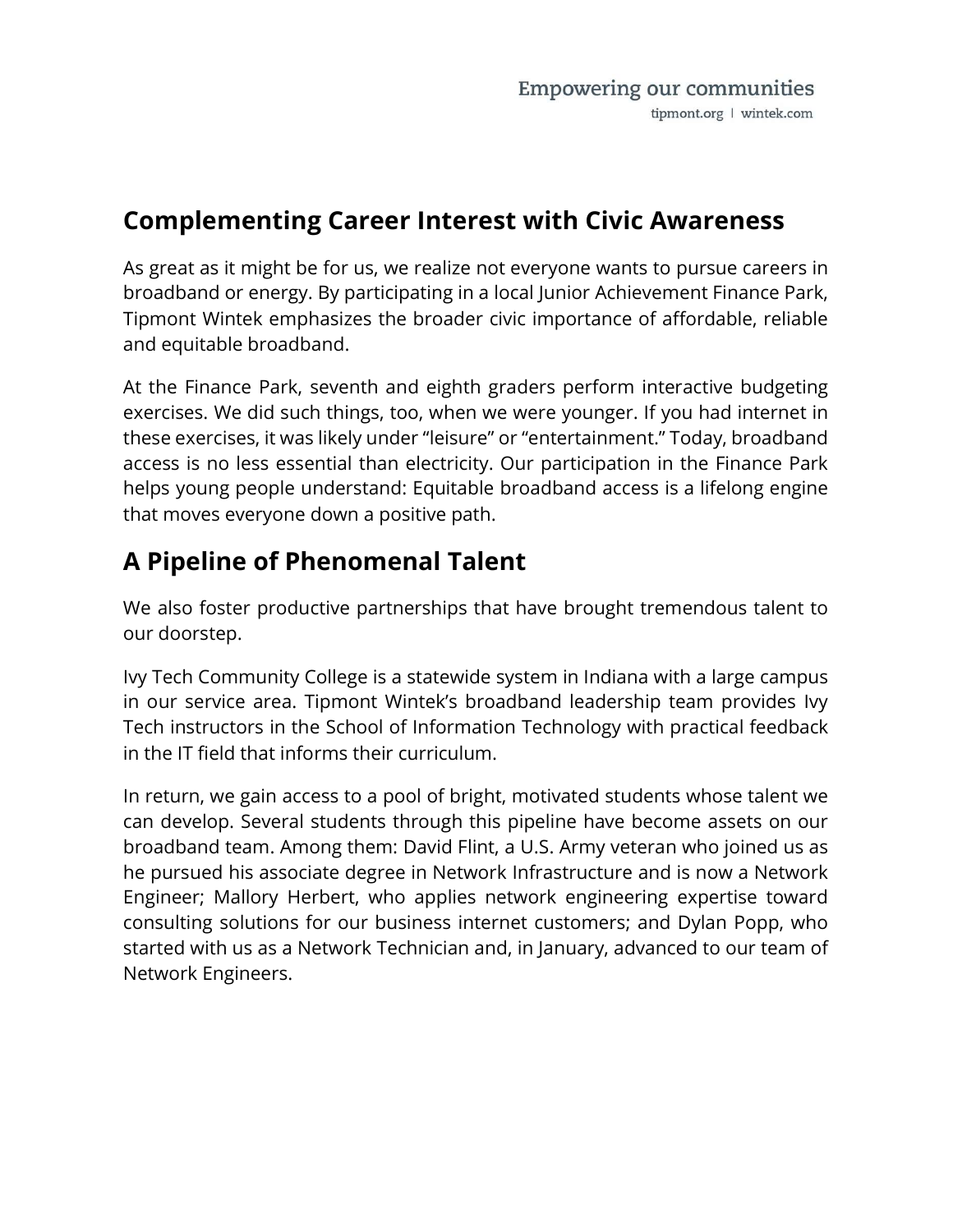# Industry Apprenticeship & Community Partnership

These broadband workforce outreach programs address several goals.

They create a culture of industry-focused apprenticeships. It is Tipmont Wintek's duty to provide a model for what young people can do with their futures and build relationships to get them there. For example: As we continue to develop these outreach programs, a high-school senior could work beside the professionals who inspired them through a post-graduation internship and then perhaps gain fulltime employment with us.

These programs also affirm Tipmont Wintek's position as a community partner. It is our obligation to invest in a community's people and prosperity, which includes encouraging our youngest citizens.

Last but certainly not least, these programs can keep Tipmont Wintek's broadband workforce vital by introducing individuals to exciting combinations of new skills, perspectives, voices and expertise.

Tipmont Wintek's workforce outreach programs create meaningful outlets that can propel Generation Z, and other world-changing generations to follow, into the broadband workforce.

## The Perils of Insufficient Internet

No matter what their generation is, everyone on Tipmont Wintek's broadband team agrees: If it is not fiber, it is not broadband.

Wireless solutions have a place in select mobile applications and rural research, such as gathering, sending and analyzing agricultural data. Beyond that, it suffers from issues with network capacity, signal interference and dropped connections.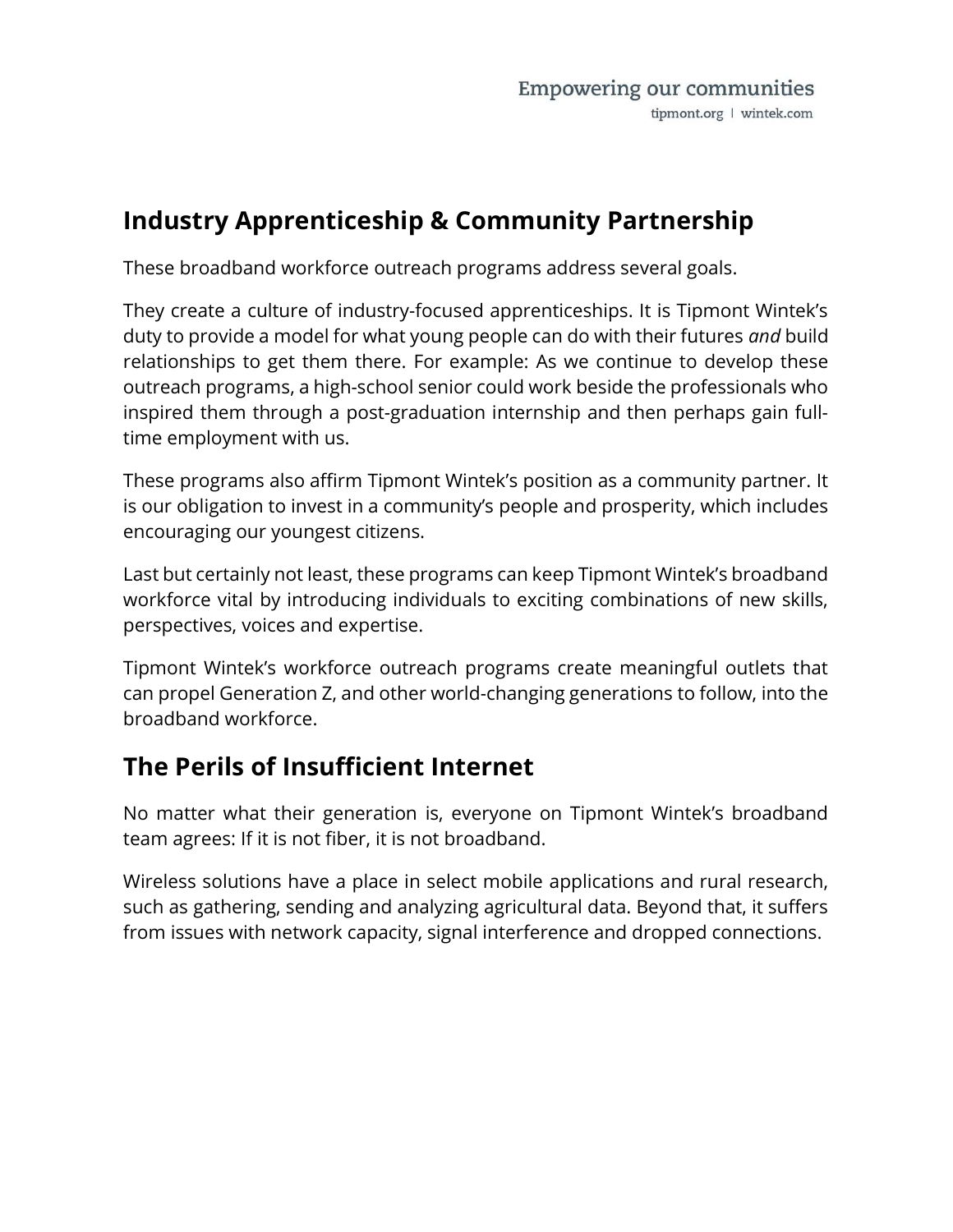No one can run a successful business off inferior wireless technology. Just ask Susan Benedict, a Tipmont electric cooperative customer who owns an interior design business.

Susan can see the city limits of Lafayette, Indiana, from her back porch. This metro area of 200,000 people is home to Purdue University, a major international research institution. And yet the best anyone would do for Susan's internet access was a DSL phone line.

DSL struggles with reliability. DSL speeds are generally poor — 20 Mbps download and 10 Mbps upload ... *maybe*. Susan told us her time spent offline — and in battles with customer support — created a 25% loss for her business.

The story of Dr. Sara Huffer, a neurologist who lost access to life-saving technology because of poor internet, is particularly upsetting.

Dr. Huffer's hospital system received telemedicine equipment that allowed her to assess a stroke patient's condition as soon as they arrived at the ER. This equipment helped medical professionals more quickly provide clot-busting medication to rural patients who lacked access to specialists. The faster someone gets this medicine, the less likely they are to suffer permanent disability or death.

But Dr. Huffer's hospital had to discontinue this program — largely because her DSL home internet connection was too slow to access it. Now, people in Dr. Huffer's community lose time they do not have when faced with a life-threatening medical emergency.

In the wake of COVID 19, so many across our service area shifted on a dime to online-only interactions. This upended life even for those with reliable broadband access. Those without it faced a full-blown threat to their livelihoods, educational development, and health and wellness.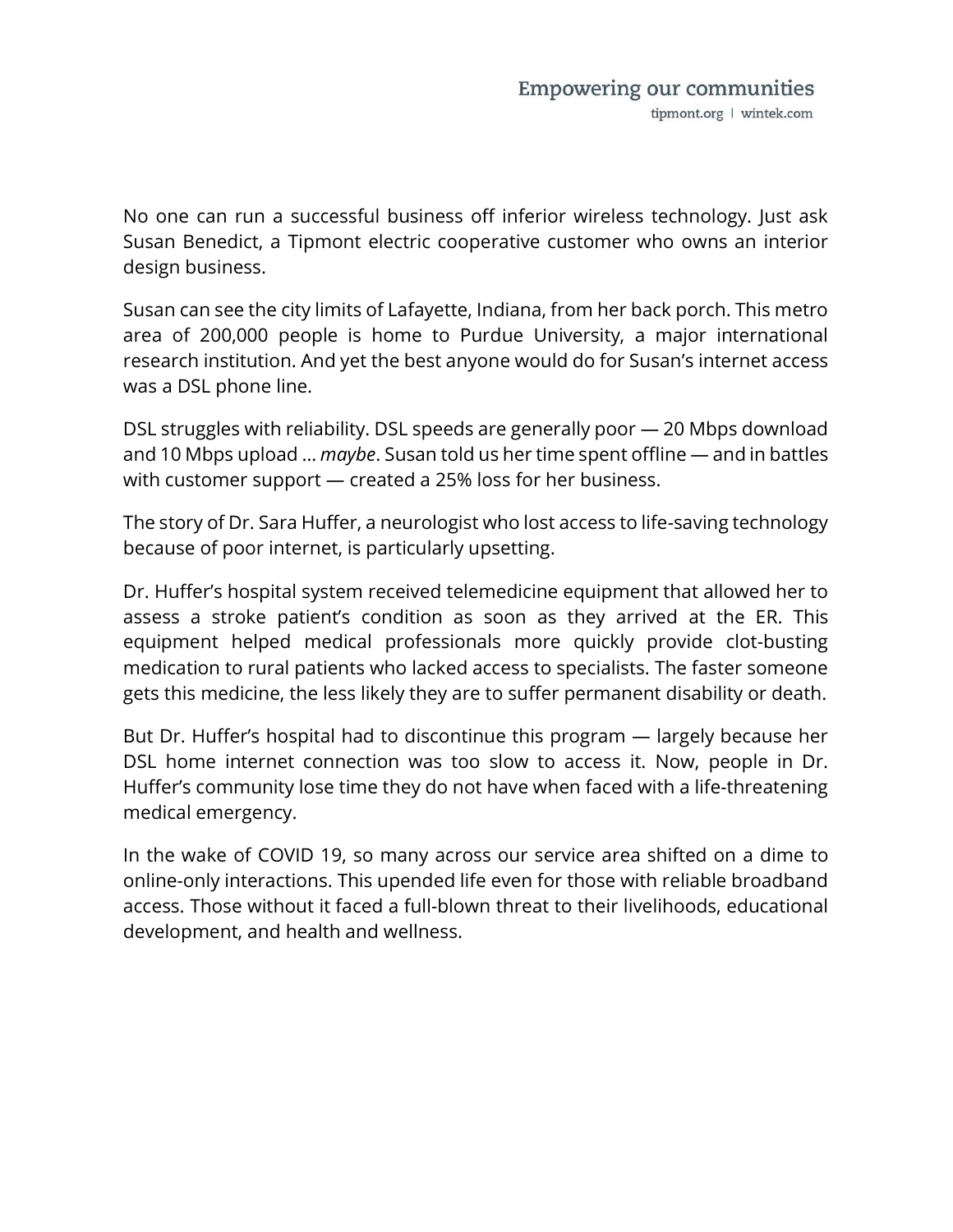We heard from teachers who drove all over their district, delivering thumb drives loaded with resources for kids who could not get online. Families sent children to live with relatives who had a more reliable internet connection. Professionals drove to a McDonald's parking lot so they could use free WiFi to connect to work meetings.

These people are used to pulling together solutions. That is because they are used to being left behind.

When you look at the struggles faced by Susan Benedict, Dr. Sara Huffer, and countless families, children, educators, and professionals, you see a rural broadband market in crisis.

You see people who need broadband that meets their needs without compromise.

### America's Broadband Policy Does Not Work For Everyone

America's rural broadband market design applies a private-sector business model to a public-infrastructure deficiency. It is time we admit that this is not working.

This policy presumes an open, competitive process in the private sector will provide customers with numerous options for robust service. Although the private sector has its place in broadband policy, its business model relies upon investments that shareholders find acceptable. This model works in sizable towns and cities but rarely in areas with low population density and high fixed costs.

In rural America, the demand for fast, affordable and reliable broadband far exceeds the supply. What little supply there is lacks both an obligation to serve people and robust performance standards as defined by consumers' needs.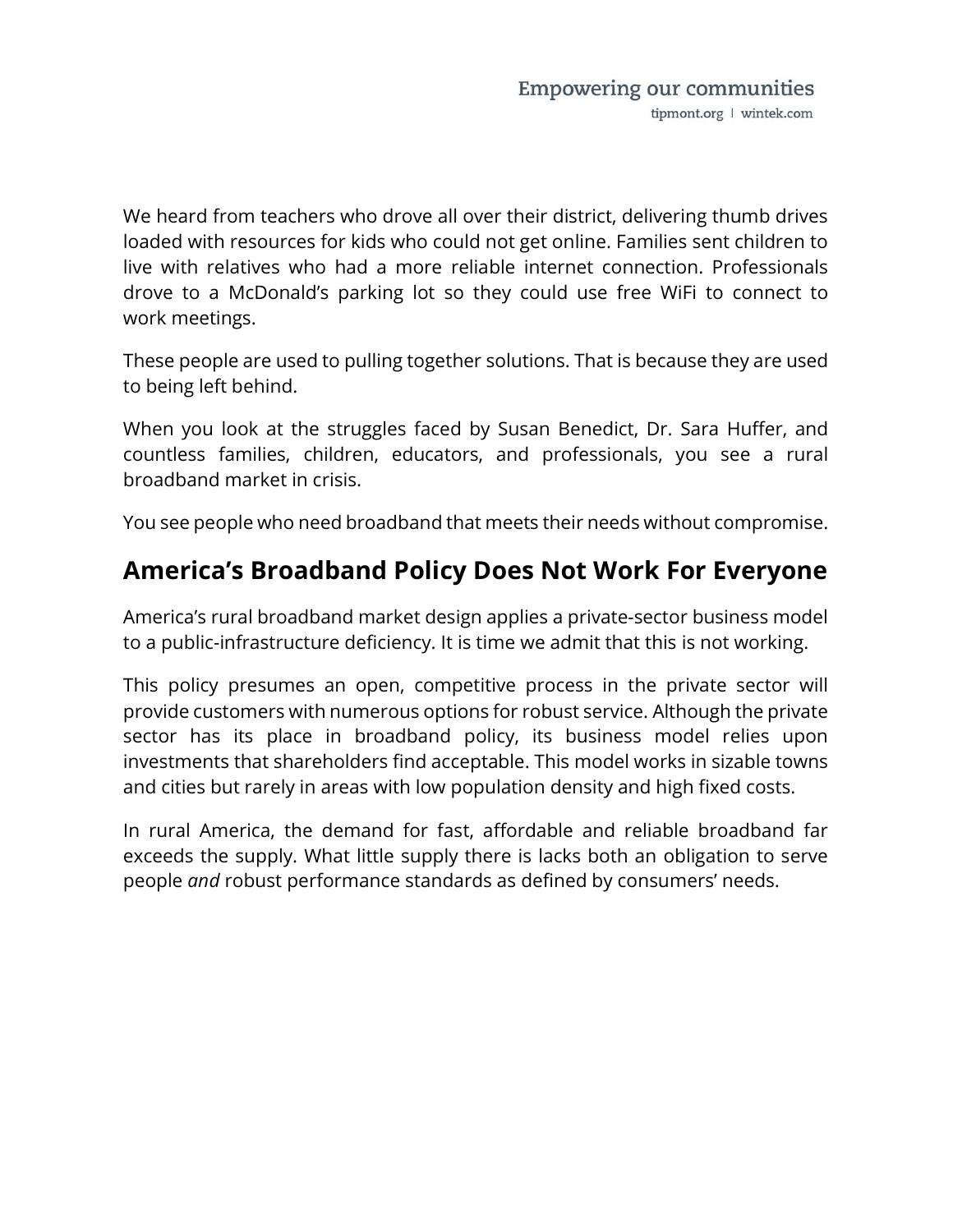In April 2022, the Center for Regional Development at Purdue University published Home Broadband Survey Results: Connecting Indiana. This study surveyed more than 16,000 people from 20 counties in mostly rural Indiana and reported the following findings:

- Nearly 30% of respondents said they do not have internet service because it is not available to them.
- Nearly half of the people said their internet service was not reliable enough to work from home, which jeopardizes their livelihoods.
- More than 40% of respondents had students in their home, ranging from pre-kindergarten all the way to college age. Unreliable internet can cause students to struggle with e-learning, making it difficult to develop necessary skills that lead to successful careers.
- Nearly 10% of those surveyed had seniors 65 or older in their home, whose reliance on telehealth and telemedicine is threatened by a lack of reliable internet access.

If rural broadband were profitable, America's broadband policy would suffice. But in most cases, it is not profitable. The results relegate rural America to second-tier status. We *must* consider alternatives.

## Our Calling to Provide Better Broadband

Tipmont Wintek provides security, comfort and convenience through essential services. When it came to fast, reliable and affordable internet, our longtime electric customers lacked all three. That is why we chose to do what no one else would and bring them essential broadband access they deserve.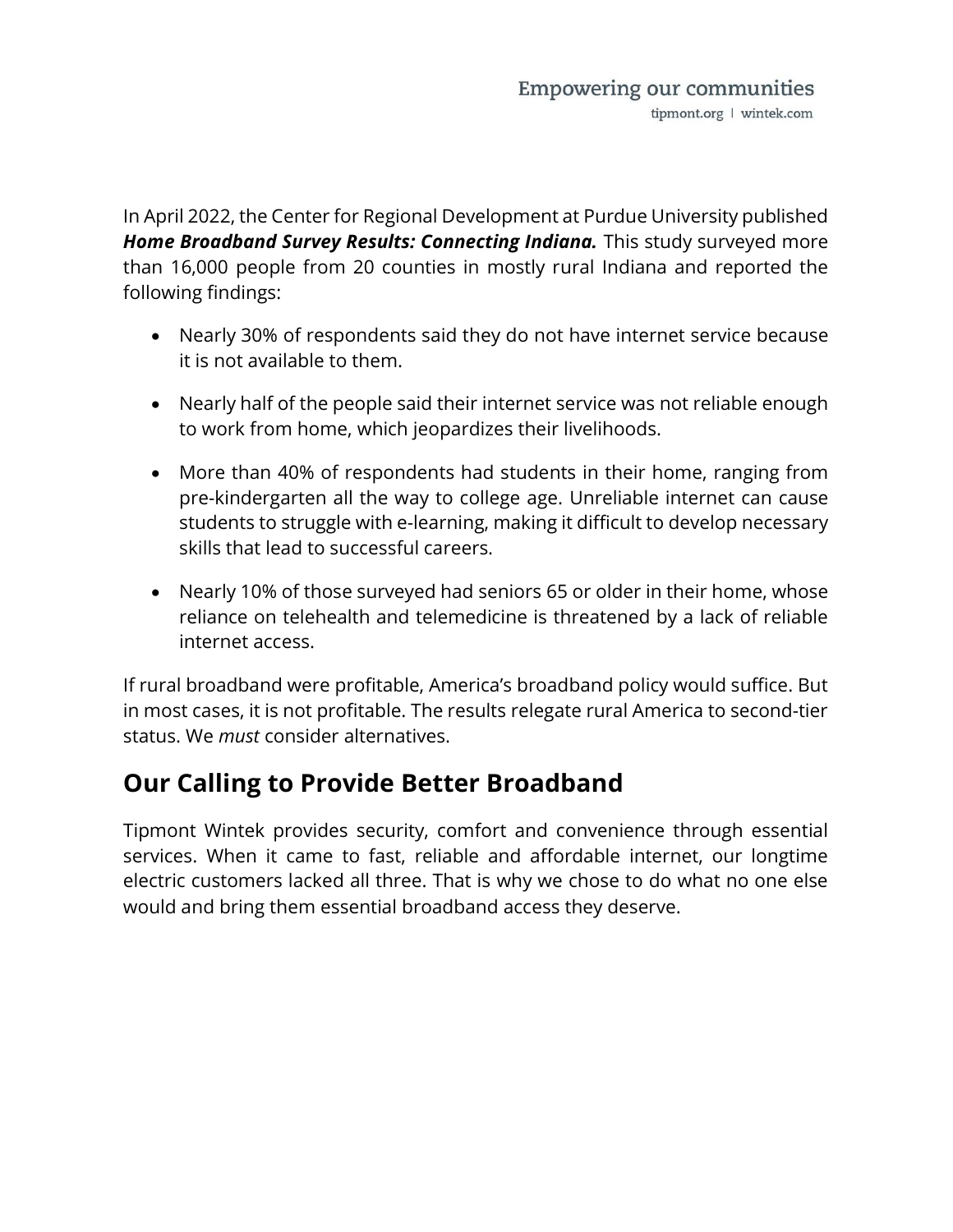When Tipmont Wintek builds, we meet everyone's needs through equal access to superior technology. For co-ops like ours, this is simply part of our intrinsic obligation to serve.

Balancing the priorities of people, purpose and a sustainable business model is a hallmark of cooperatives. It transformed electrification in rural America, and we knew we could do the same in the space of rural broadband internet.

## There is No Better Broadband Investment Than Fiber

But first, we needed to understand the impact of this investment on the communities we serve.

In 2018, Tipmont commissioned Purdue University to study and calculate the societal economic return of a fiber-broadband investment in the counties we serve. We did this because we measure success both by our own financial health and the prosperity of our customers' communities.

The study found that for every dollar Tipmont invested in fiber-optic broadband technology for a community, that community and the State of Indiana would receive \$4 in return benefits. These returns came through tax revenue, telemedicine, K-12 and adult education, consumer savings, farm income, and multiplier impacts.

In expanding this study to cover the territory of all Indiana electric co-ops, the result was staggering. If every co-op in Indiana built broadband, the statewide net present value benefit of that investment would be \$12 billion over 20 years.

Tipmont Wintek launched its broadband project without capital support, but we estimated that a 20% capital contribution could significantly increase sustainability and reduce project risk. In other words: That capital support would have made our decision much easier.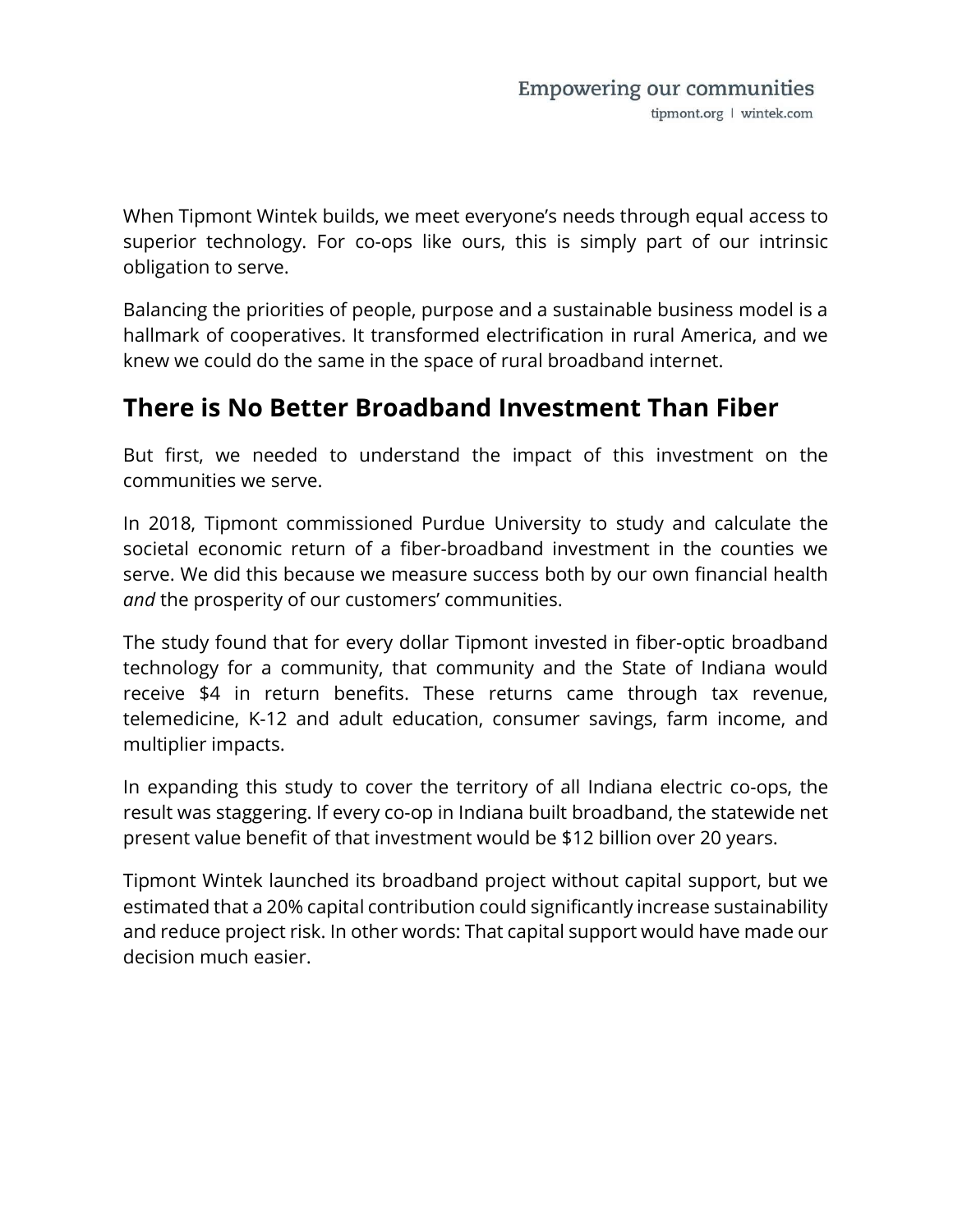Bridging this capital gap triggers a project launch. Therefore, broadband grant funding is of utmost importance. But what return does the taxpayer see once federal or state grants enter the picture?

Consider the Tipmont Wintek case. Per the 2018 study, a \$1 investment in broadband yields a societal economic return of \$4. Now, factor in a 20% grant capital contribution. A utility like Tipmont Wintek then contributes 80 cents of every investment dollar while federal or state grant programs contribute 20 cents.

Taxpayers put in 20 cents and get \$4 back. That is a 20 to 1 return. Investments in America do not get better than that.

# Pitfalls of the Grant Funding Process

Capital support from grant funding has been pivotal to Tipmont Wintek's fiber build. We are grateful to have received over \$20 million in funding from the State of Indiana and \$1 million in federal funding.

However, there are areas of concern we discovered in the process.

#### 1. Unreliable Self-Reporting of Coverage

At all government levels, broadband grant programs too often rely on outdated or inaccurate data to determine an applicant's eligibility.

For example: Service coverage data provided by the Federal Communications Commission (FCC) for use in federal and state grant programs came from internet service providers (ISPs) that self-reported.

Unsurprisingly, these ISPs overstated their service coverage. For example: If an ISP served just one customer, often a business, it could mark an entire census block as "served."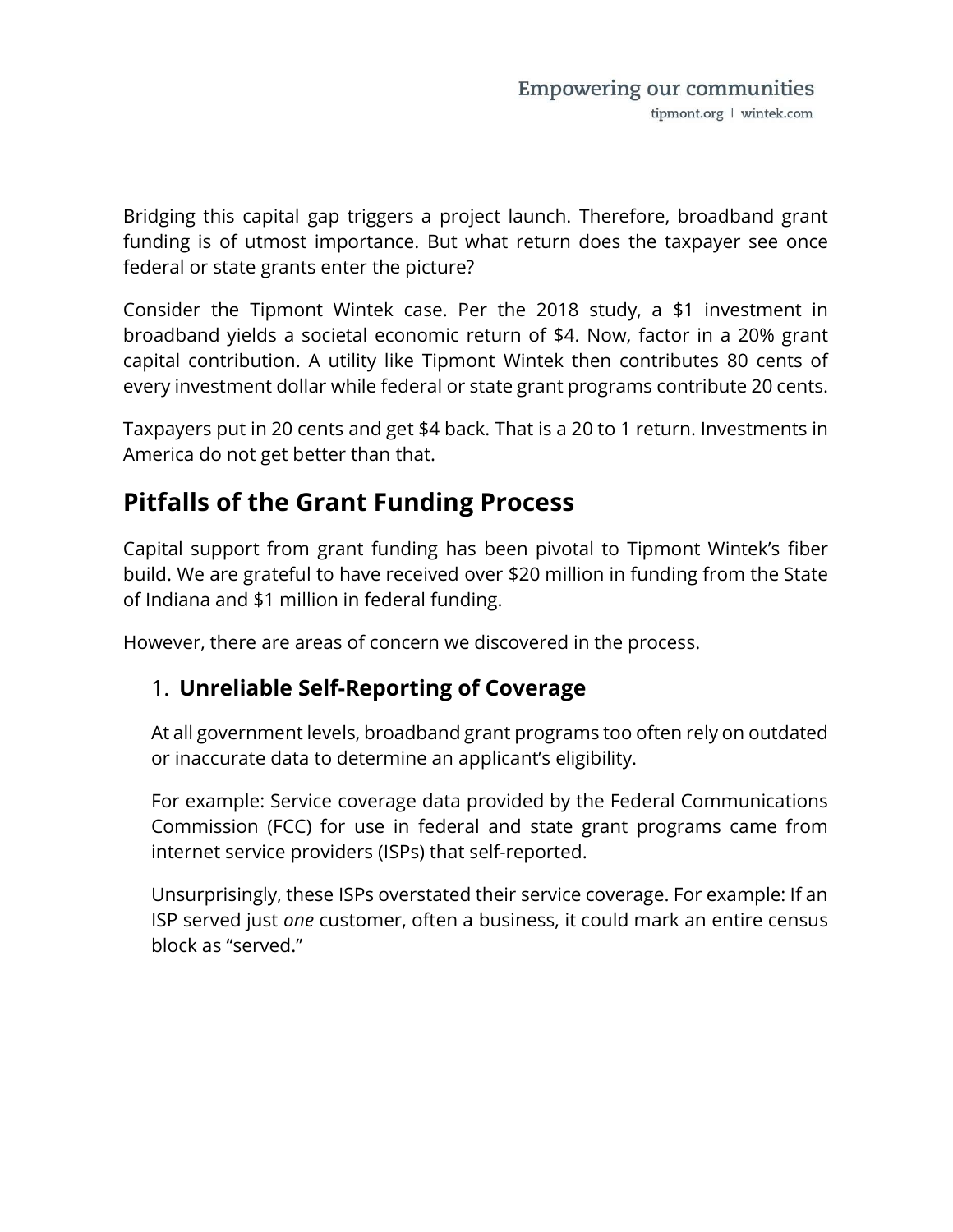Allowing any broadband provider to self-report broadband coverage and quality as a barometer for grant funding is like asking the fox to count the hens. It does not make sense and often denies people equitable access.

#### 2. Disingenuous Application Challenges

Many broadband providers then used this unreliable data and overstated coverage as a basis to challenge grant applications from competing providers (who often offer superior service).

For example: In Round 2 of the State of Indiana's Next Level Connections (NLC) Broadband Grant Program, other ISPs successfully challenged 371 of Tipmont Wintek's census block applications — claiming they already received federal funding to provide coverage in that census block.

Even if the providers who issued these challenges met federal grant program requirements, there was no transparency as to what they intended to build or how long it would take them.

This is an inordinate amount of effort expended on blocking competition rather than serving customers in need.

Thankfully, the FCC recently has announced a new coverage verification process, with new maps scheduled for fall 2022. These maps will hopefully be based on efforts to gather accurate data from everyday Americans' self-provided speed tests rather than data reported by carriers.

I cannot overstate the importance of accurate coverage data to address rural broadband inequity, and I appreciate the efforts undertaken to obtain actual data.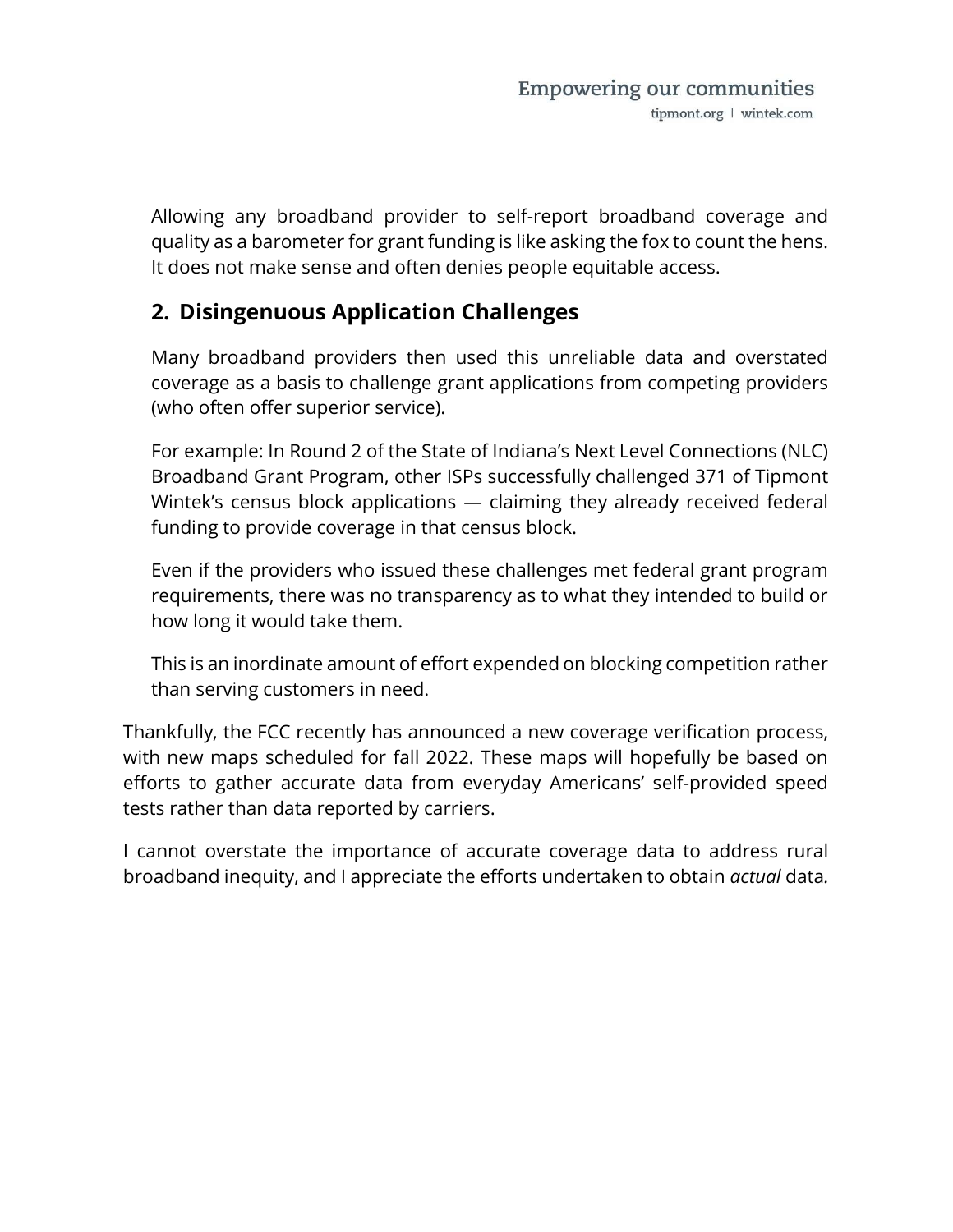#### Ideas to Improve Federal Broadband Grant Processes

While we appreciate any grant program advancing equitable broadband access, Tipmont Wintek has found state programs more successful than federal programs in helping address a rural digital divide.

Here are key reasons and rationales as to why.

#### 1. The application process for state programs is less prohibitive and cumbersome.

Federal programs impose onerous requirements before the application process even begins — registration on the System for Award Management website, a Dun & Bradstreet D-U-N-S Number, a Commercial and Government Entity (CAGE) Code, an Authorized Representative Request. Many also require a legal opinion, environmental analysis, credit thresholds, and details on equipment sourcing, contractors, engineering services, or bidding.

The application guide for the latest round of the United States Department of Agriculture's ReConnect Loan and Grant Program runs 273 pages. On average, application guides for state programs are 20 to 30 pages.

A one-size-fits-all application process also overlooks specific circumstances of rural areas in need.

For example: The FCC's Rural Development Opportunity Fund (RDOF) only allows bidding at the census block group level while ReConnect requires geographically contiguous projects. Existing infrastructure and communities do not conform to these arbitrary groupings, making it difficult to piece together projects.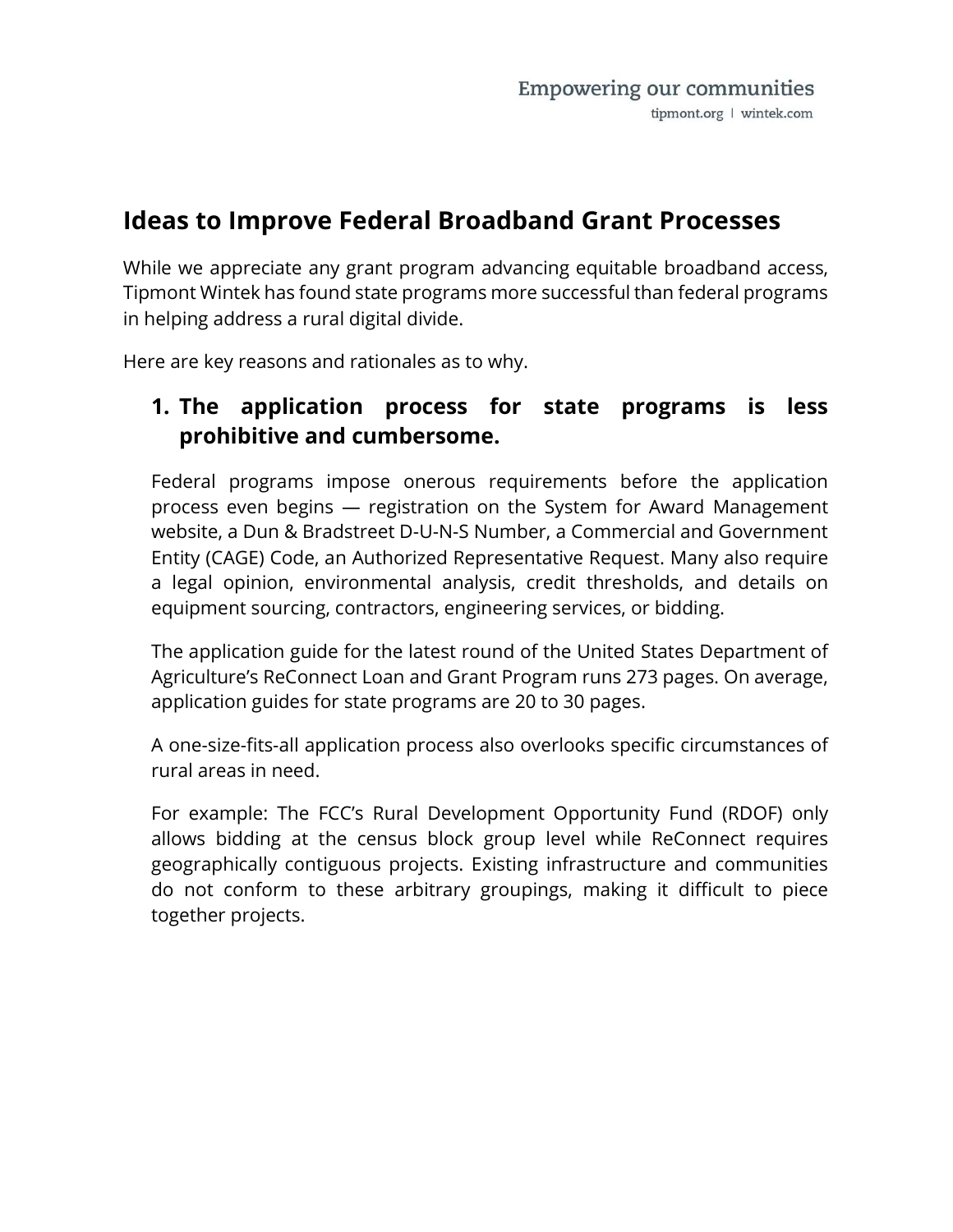#### 2. Conditions of state programs are clearly defined.

ReConnect defines sufficient broadband speed as 100 Mbps download / 25 Mbps upload (or 100/25). RDOF defines the same thing as 25 Mbps download / 3 Mbps upload (or 25/3).

Why are these definitions different? Moreover, why are they so different? And why does neither address a consumer's real needs?

Purdue University's Home Broadband Survey Results: Connecting Indiana study from April 2022 published results of 5,000 speed tests from rural addresses in 20 Indiana counties. Over 60% of those tests — or more than 3,000 individual internet connections — failed to meet the FCC's minimum speed threshold of 25/3.

ReConnect- and RDOF-funded projects also often deliver speeds just above these speed definitions. These are not solutions for equitable broadband access in rural America. They are stop-gaps that slow economic growth, require early and costly replacement, and prolong unnecessary suffering.

Grant funding should prioritize broadband speed that is symmetrical and scalable to the customers' specific needs.

I cite the same Purdue study from April: "As more and more homes remote work and e-learn, symmetrical connections are needed — when upload speeds are as fast as download speeds."

Has your voice or video ever lagged for an agonizingly long time in an important Zoom meeting? Has your child become frustrated that their computer cannot keep pace with the tempo of e-learning? These are the perils of a broadband connection that is not symmetrical, and they jeopardize confidence, growth and even livelihoods.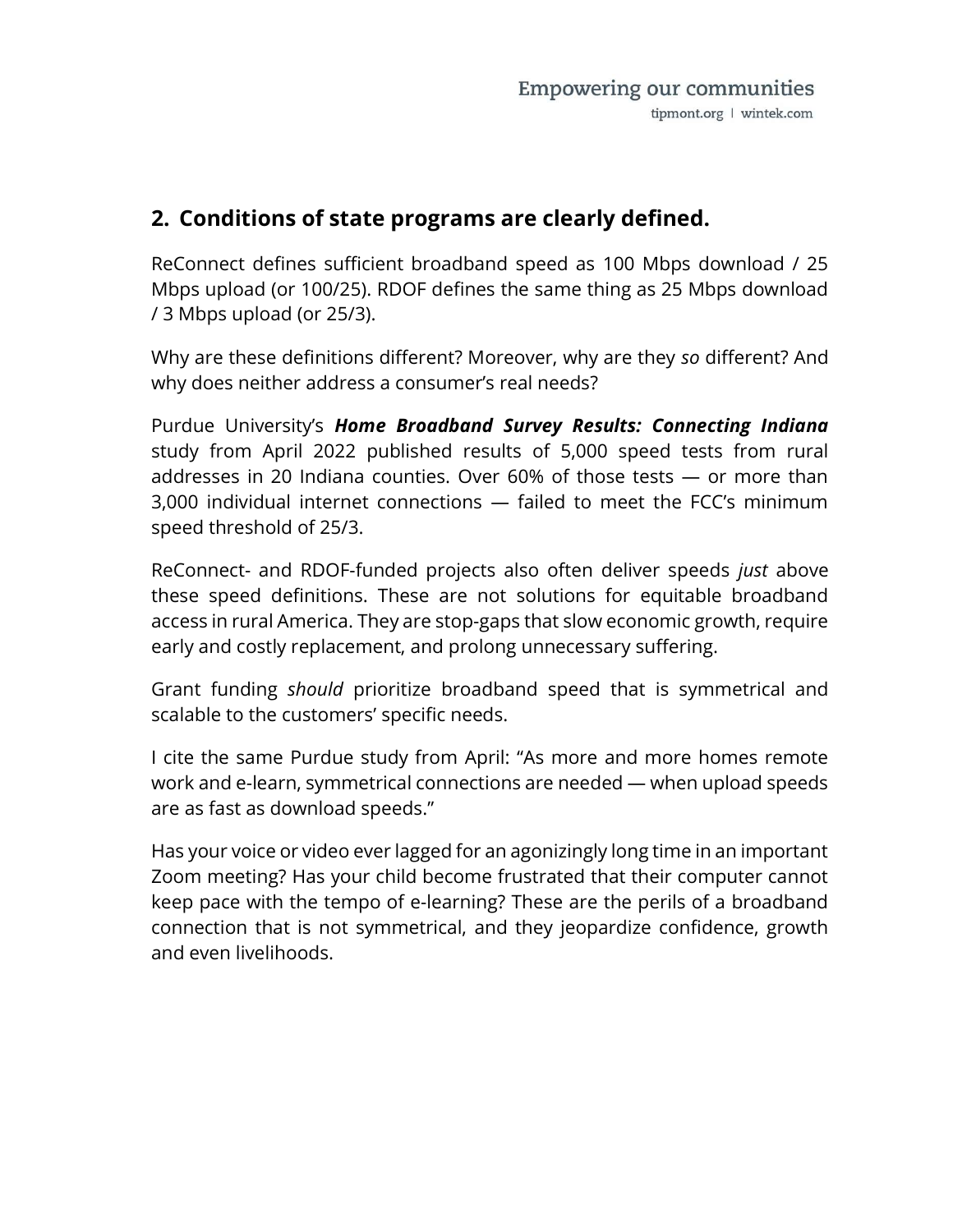As for scale: If the consumer needs a gigabit, or 1,000 Mbps, we need to provide that. If they need two gigabits, we need to provide that.

Speed thresholds in state broadband grant programs reward symmetrical, scalable connections. For example: The State of Indiana's NLC program prioritizes connections with symmetrical-speed minimums of 100 Mbps upload and download.

Tipmont Wintek's entry-level in-home fiber internet package exceeds this minimum by 150%, and we have been grateful to receive \$20 million from NLC since 2019 — including \$3 million last month for new projects to begin in 2022.

#### 3. Communication with state program facilitators is strong and consistent.

Beyond application deadlines, timelines for federal broadband grant programs are nebulous. For example: Applications for the latest round of ReConnect grants were due March 9, 2022, but we do not yet know a decision deadline. That makes it hard to forecast resources when supply chain interruptions have already complicated scheduling for broadband builds.

Outside of webinars, Tipmont Wintek staff also have never spoken directly with those administering federal broadband grant programs. If we reach out, we are lucky to receive a reply. We once spent months trying to contact a representative of ReConnect … only to learn we now had a new representative.

Tipmont Wintek also recently partnered with Tippecanoe County — one of eight counties we serve — to pursue a grant from the National Telecommunications and Information Administration's Broadband Infrastructure Program. We did not receive the grant and were not told why. Were we somehow ineligible? Did an incumbent internet service provider (ISP) challenge our application? Was our application simply not as competitive?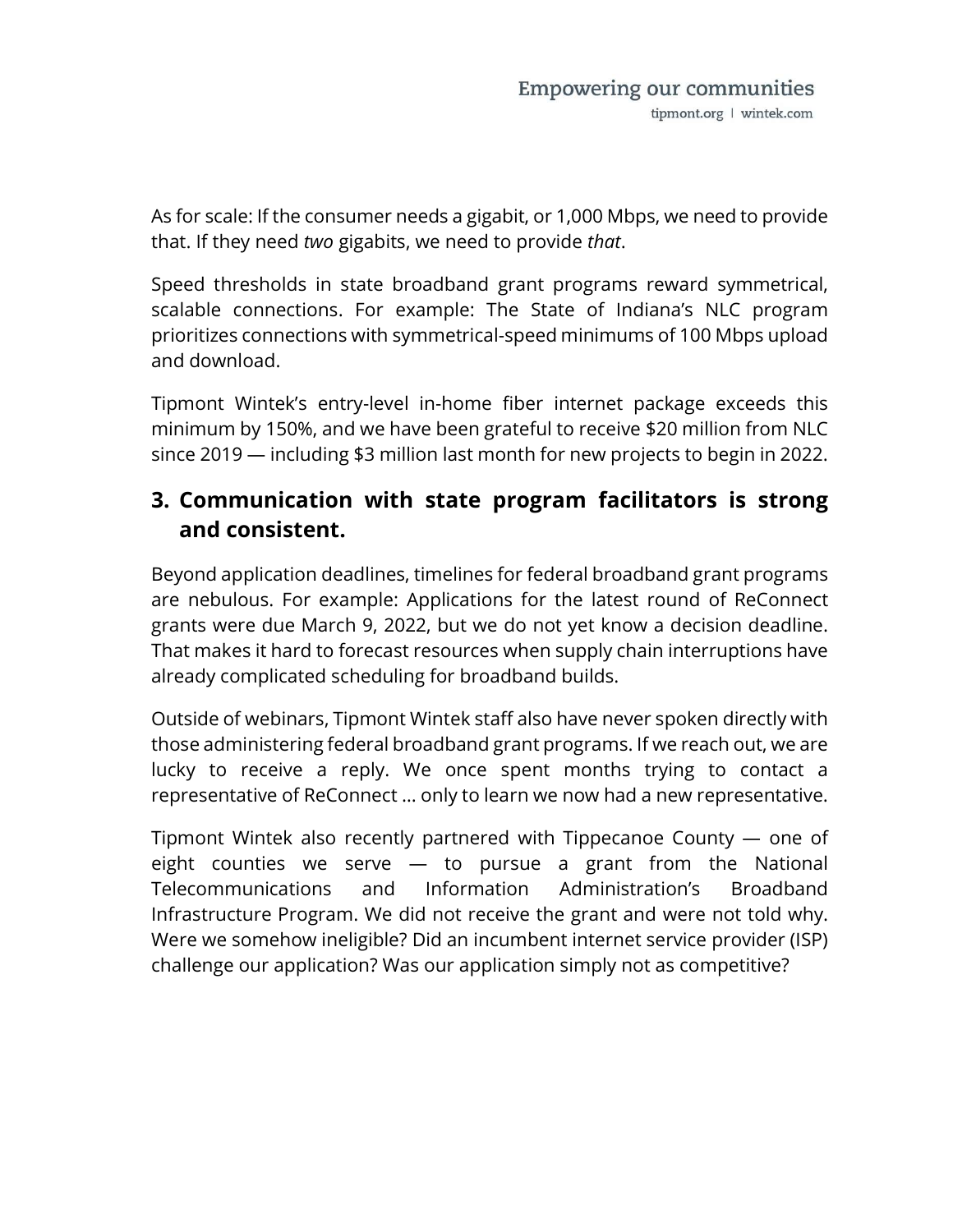Facilitators of state broadband grant programs provide a comprehensive timeline of key dates and deadlines, regular contact, and constructive feedback if an application is not accepted.

#### 4. State programs improve processes and outcomes with accurate, manageable data.

Reporting is necessary in any broadband grant program. However, federal program reporting is overly burdensome.

The Rural Development Reporting & Compliance User Guide for ReConnect is 103 pages. By comparison, we submit a 10-page quarterly report for each project with the State of Indiana's NLC program.

#### 5. Administrator feedback in state grant challenge phases allows for productive adaptation.

Administrators of state broadband grant programs often request applicant feedback on their policies and processes to implement changes in future rounds of funding. For example: The State of Indiana's NLC increased its minimum speed threshold for sufficient broadband based on feedback and data from Tipmont Wintek and other applicants.

With each new round, the NLC process becomes more efficient and productive. By comparison, after three rounds of the ReConnect program, there have only been minor updates to the process.

# Broadband Grants Are Best Managed at State Levels

To Tipmont, the ideal use of broadband grant program funds, as well as those provided by the American Rescue Plan Act, incorporates a strategic, swift-moving combination of federal, state and local administration.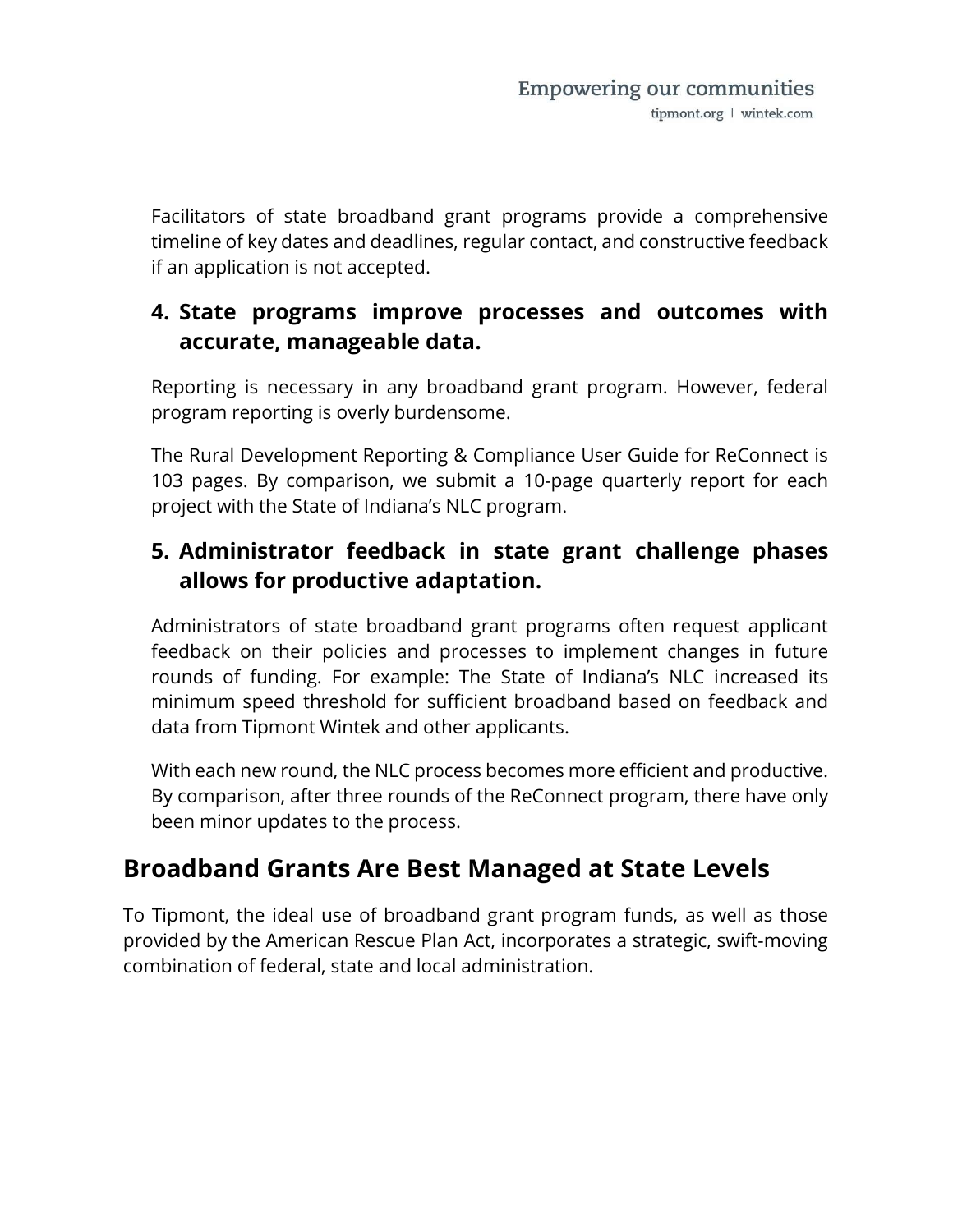It is important to involve state administrators in conversations and decisions, and they should play a lead role in broadband grant management and disbursement.

I express these concerns about federal broadband grant programs not to criticize them or their facilitators. I share them in the hope that it can lead to streamlined processes and improved outcomes that accomplish our shared mission of equitable broadband access.

### Fiber is the Premier Broadband Technology

The only way to truly fulfill our shared mission is through fiber-to-the-home broadband.

Building fiber infrastructure from the ground up is not simple or quick. It requires months of planning, engineering and construction. We must pursue easements and right-of-way agreements. But as the saying goes, the right way and the hard way are often the same.

Tipmont Wintek has chosen fiber because there is no better future-proof broadband technology. The fiber lines we are laying today will work just as well decades from now. Service upgrades require only updated electronics on both ends of the connection.

Purdue's Home Broadband Survey Results: Connecting Indiana study from April reinforced that we have chosen the right materials to serve our customers.

The study found that fiber-optic broadband technology such as that offered by Tipmont Wintek provides the largest "bang for the buck" when it comes to internet cost, speed and satisfaction.

Fiber was a runaway winner in all points of comparison to satellite, DSL, cable, fixed wireless or cellular data. And yet of the 88% surveyed who have home internet, only 5.5% connected using fiber.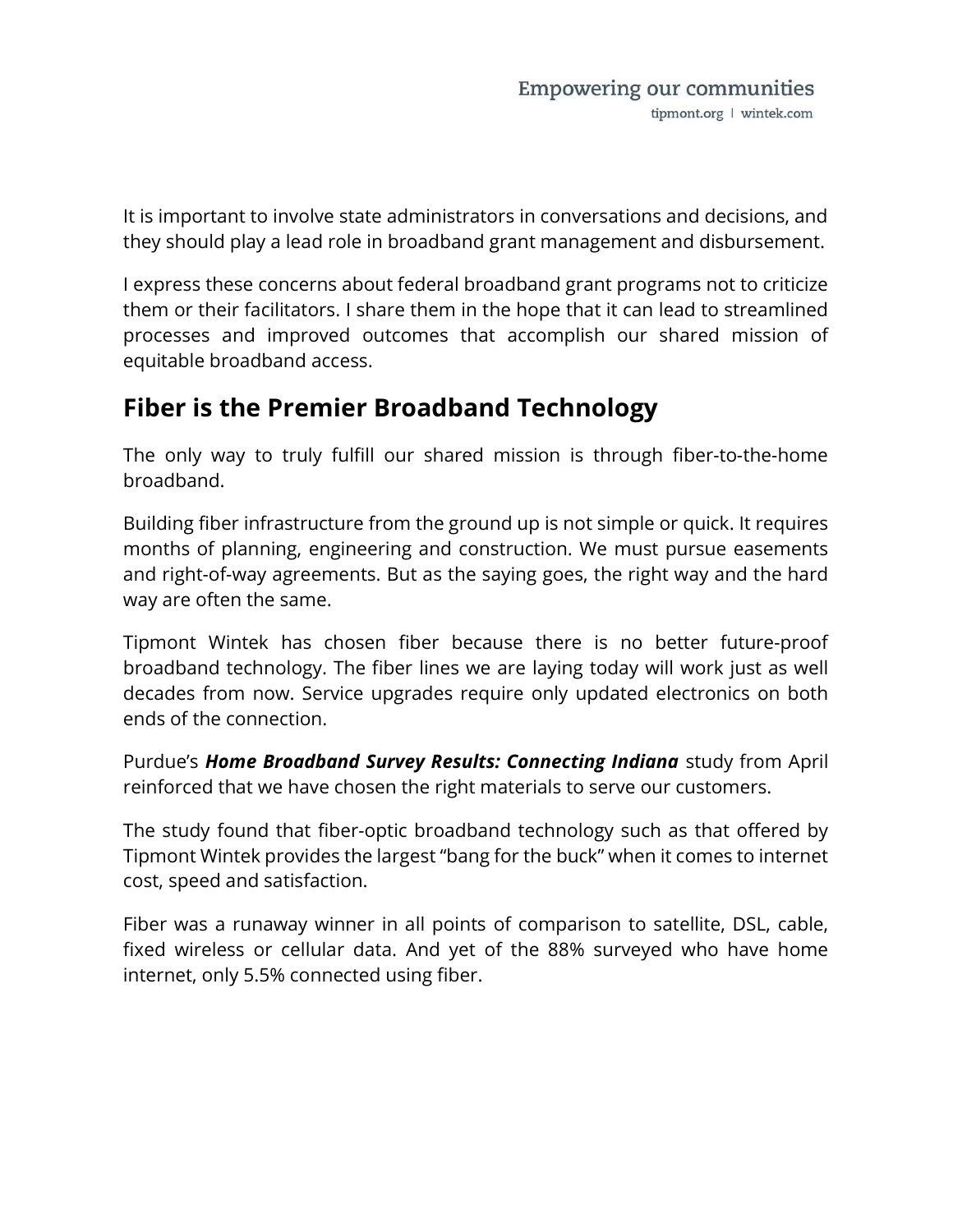Many providers fail to give people what they need in today's world to remain truly connected and competitive. But Tipmont Wintek is determined despite the risks.

And our customers love it.

We have seen all-time highs in our score on the American Customer Satisfaction Index (ACSI), a national benchmark to assess customers' feelings about products or services they use. Compared to other service providers — who often land in the high 60s on a 100-point scale — our customer satisfaction is much higher.

Tipmont Wintek recently scored an all-time high 85 out of 100. That is enough to beat Chick-fil-A, which almost always tops the ACSI. If only we could include chicken sandwiches in our monthly packages.

## 4,000 People Connected … and Counting

Jokes aside, that ACSI score is the result of demanding work from a lot of dedicated people. This work is reciprocated by the trust that our customers have placed in us to deliver for them on broadband as we have for electricity. This work also reflects our commitment to continue evolving broadband workforce development even further.

Since 2019, Tipmont Wintek has connected more than 4,000 people to our fast, reliable and affordable fiber broadband. By the time this day is over, we will have connected 10 more.

The stories we hear today are much happier.

One of our customers has a child with a disability. Their spouse stayed home with the child while they worked a job with preferable health care benefits. Once Tipmont Wintek fiber broadband became available to them, the spouse who stayed home was able to take a job and work remotely.